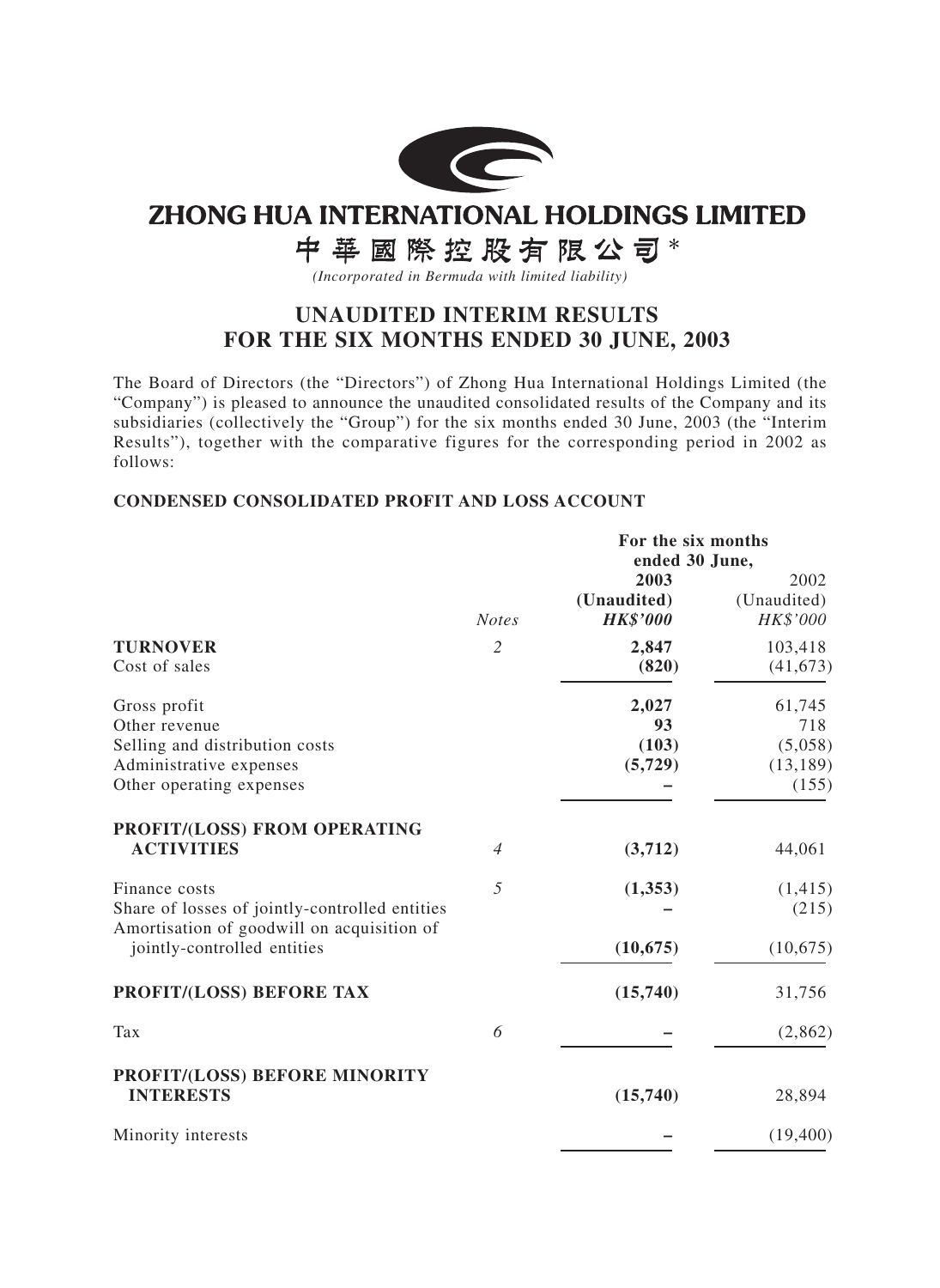## **NET PROFIT/(LOSS) FROM ORDINARY ACTIVITIES ATTRIBUTABLE TO SHAREHOLDERS** (15,740) 9,494

| <b>EARNINGS/(LOSS) PER SHARE</b><br>$-$ BASIC | 8 | $HK(0.53)$ cent | $HK0.32$ cent |
|-----------------------------------------------|---|-----------------|---------------|
| - DILUTED                                     |   | N/A             | $HK0.31$ cent |

*Notes:*

#### **1. REVIEW OF RESULTS**

The Interim Results of the Group are unaudited but have been reviewed by the Audit Committee of the Company.

#### **2. TURNOVER**

Turnover for the six months ended 30 June, 2003 (the "Period") represents the gross rental income and the sale of online English learning courses, less any applicable turnover taxes.

Turnover for the six months ended 30 June, 2002 represented the aggregate of the gross amounts of proceeds from the sale and pre-sale of properties, adjusted to reflect the stage of construction, to the extent that they were not previously recognised, gross rental income and the sale of online English learning courses, after elimination of all significant intra-group transactions, less any applicable turnover taxes.

#### **3. SEGMENT INFORMATION**

The following table presents revenue and results information for the Group's business segments.

|                                                                                                                                                      | Sale and pre-sale<br>of properties<br>For the six months<br>ended 30 June, |                                 | <b>Property</b><br>investment<br>For the six months<br>ended 30 June, |                                 |                                        | Sale of online<br><b>English learning courses</b><br>For the six months<br>ended 30 June, | Corporate<br>For the six months<br>ended 30 June, |                                 | Consolidated<br>For the six months<br>ended 30 June, |                                 |
|------------------------------------------------------------------------------------------------------------------------------------------------------|----------------------------------------------------------------------------|---------------------------------|-----------------------------------------------------------------------|---------------------------------|----------------------------------------|-------------------------------------------------------------------------------------------|---------------------------------------------------|---------------------------------|------------------------------------------------------|---------------------------------|
|                                                                                                                                                      | 2003<br>(Unaudited)<br><b>HK\$'000</b>                                     | 2002<br>(Unaudited)<br>HK\$'000 | 2003<br>(Unaudited)<br><b>HK\$'000</b>                                | 2002<br>(Unaudited)<br>HK\$'000 | 2003<br>(Unaudited)<br><b>HK\$'000</b> | 2002<br>(Unaudited)<br>HK\$'000                                                           | 2003<br>(Unaudited)<br><b>HK\$'000</b>            | 2002<br>(Unaudited)<br>HK\$'000 | 2003<br>(Unaudited)<br><b>HK\$'000</b>               | 2002<br>(Unaudited)<br>HK\$'000 |
| Segment revenue:<br>Sales to external customers                                                                                                      |                                                                            | 100,468                         | 1,611                                                                 | 2,763                           | 1,236                                  | 187                                                                                       |                                                   |                                 | 2,847                                                | 103,418                         |
| Segment results                                                                                                                                      |                                                                            | 44,182                          | 1,059                                                                 | 1,057                           | 70                                     | (79)                                                                                      | (4,881)                                           | (1,136)                         | (3,752)                                              | 44,024                          |
| Interest income                                                                                                                                      |                                                                            |                                 |                                                                       |                                 |                                        |                                                                                           |                                                   |                                 | 40                                                   | 37                              |
| Profit/(loss) from operating activities<br>Finance costs<br>Share of losses of jointly-<br>controlled entitles and<br>amortisation of<br>goodwill on |                                                                            |                                 |                                                                       |                                 |                                        |                                                                                           |                                                   |                                 | (3,712)<br>(1,353)                                   | 44,061<br>(1, 415)              |
| acquisition of<br>jointly-controlled entities                                                                                                        |                                                                            |                                 |                                                                       |                                 |                                        |                                                                                           |                                                   |                                 | (10, 675)                                            | (10, 890)                       |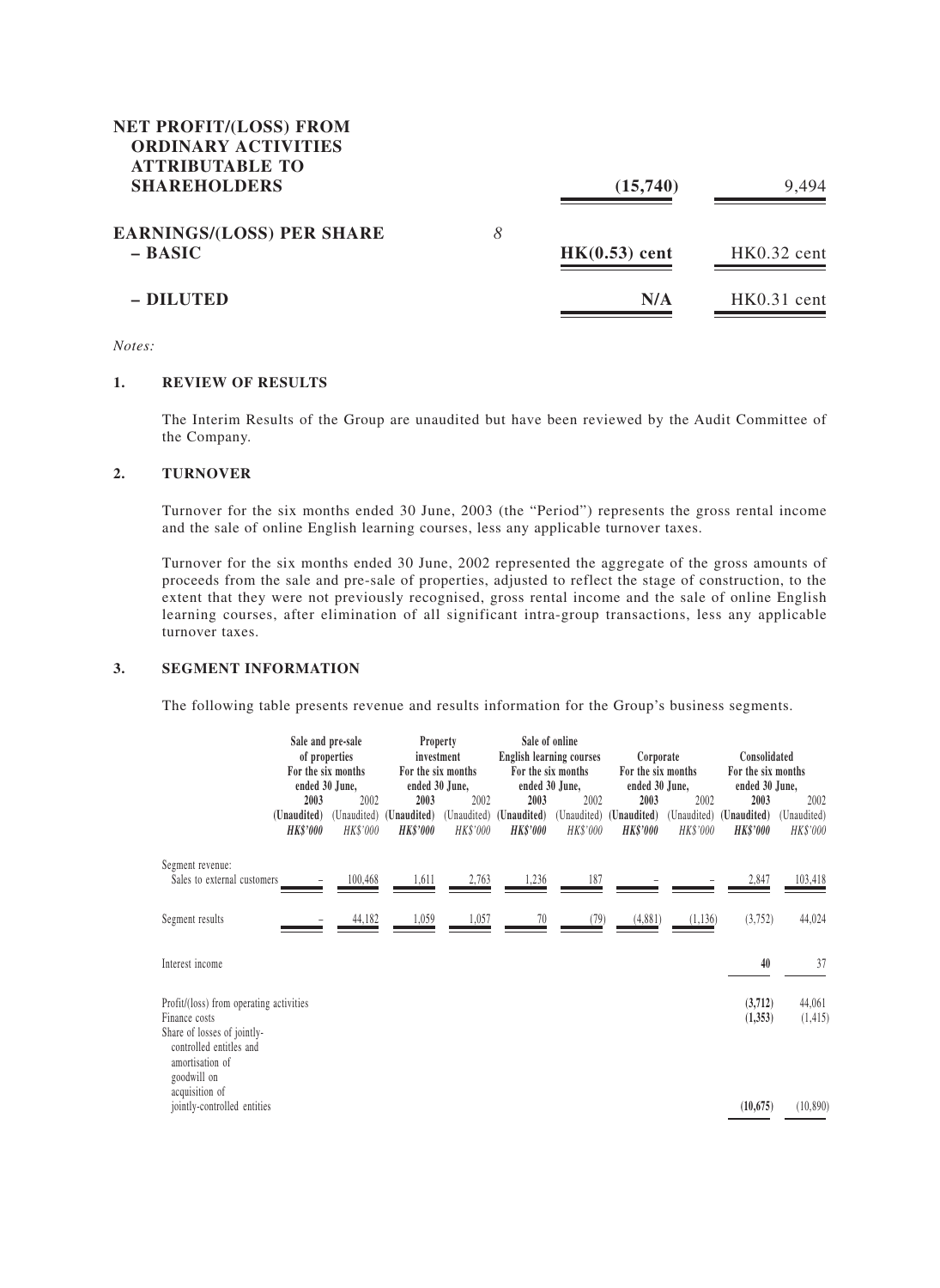| Profit/(loss) before tax<br>Tax                                               | (15,740)      | 31,756<br>(2,862)   |
|-------------------------------------------------------------------------------|---------------|---------------------|
| Profit/(loss) before minority interests<br>Minority interests                 | (15,740)<br>- | 28,894<br>(19, 400) |
| Net profit/(loss) from ordinary<br>activities attributable to<br>shareholders | (15,740)      | 9,494               |

No geographical segment information is presented as over 90% of the Group's revenue are derived from customers based in the Mainland of the People's Republic of China ("Mainland China").

## **4. PROFIT/(LOSS) FROM OPERATING ACTIVITIES**

The Group's profit/(loss) from operating activities is arrived at after charging/(crediting):

|                                           | For the six months<br>ended 30 June, |             |  |
|-------------------------------------------|--------------------------------------|-------------|--|
|                                           | 2003                                 | 2002        |  |
|                                           | (Unaudited)                          | (Unaudited) |  |
|                                           | <b>HK\$'000</b>                      | HK\$'000    |  |
| Cost of inventories sold                  | 820                                  | 41,673      |  |
| Depreciation                              | 222                                  | 684         |  |
| Amortisation of goodwill                  | 10,675                               | 10,675      |  |
| Interest income                           | (40)                                 | (37)        |  |
| Net rental income                         | (1,611)                              | (2,763)     |  |
| Profit on sale and pre-sale of properties |                                      | (44, 182)   |  |

#### **5. FINANCE COSTS**

|                                                                                                                  | For the six months<br>ended 30 June,   |                                 |  |
|------------------------------------------------------------------------------------------------------------------|----------------------------------------|---------------------------------|--|
|                                                                                                                  | 2003<br>(Unaudited)<br><b>HK\$'000</b> | 2002<br>(Unaudited)<br>HK\$'000 |  |
| Interest expense on bank loans wholly repayable<br>within five years<br>Less: Interest capitalised on properties | 1,353                                  | 5,310                           |  |
| under development                                                                                                |                                        | (3,895)                         |  |
|                                                                                                                  | 1,353                                  | 1,415                           |  |

## **6. TAX**

|                           |                 | For the six months<br>ended 30 June, |  |
|---------------------------|-----------------|--------------------------------------|--|
|                           | 2003            | 2002                                 |  |
|                           | (Unaudited)     | (Unaudited)                          |  |
|                           | <b>HK\$'000</b> | HK\$'000                             |  |
| Provision for the period: |                 |                                      |  |
| Hong Kong                 |                 |                                      |  |
| Elsewhere                 |                 | 2,862                                |  |
|                           |                 | 2,862                                |  |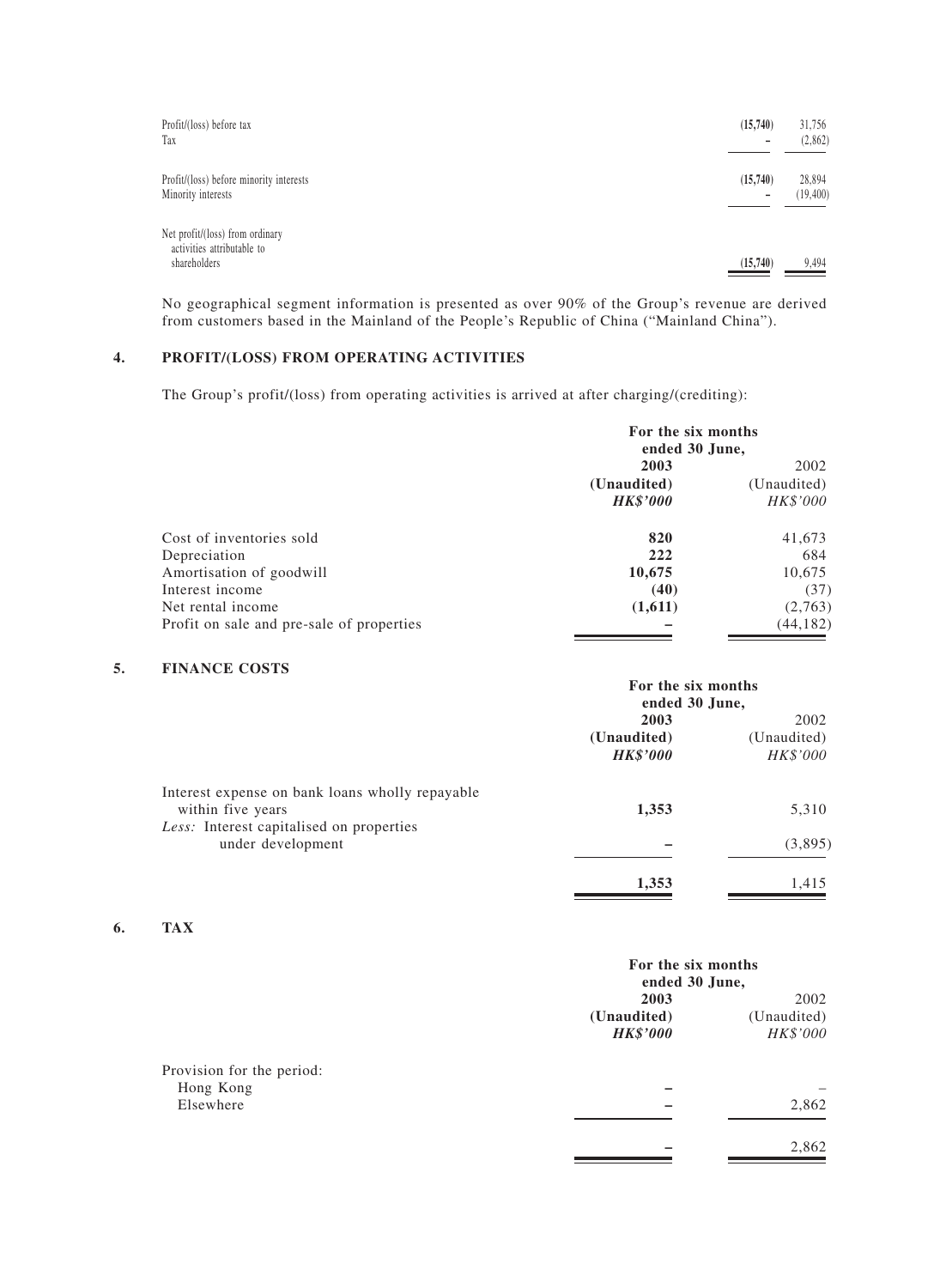No provision for Hong Kong profits tax has been made as the Group did not generate any taxable profits in Hong Kong during the Period (2002: Nil).

Mainland China tax has been calculated on the taxable income of subsidiaries operating in Mainland China at the applicable rates.

#### **7. INTERIM DIVIDEND**

The Directors do not recommend the payment of an interim dividend for the six months ended 30 June 2003 (2002: Nil).

#### **8. EARNINGS/(LOSS) PER SHARE**

The calculation of basic earnings/(loss) per share is based on the net loss from ordinary activities attributable to shareholders for the Period of HK\$15,740,000 (2002: net profit of HK\$9,494,000) and the weighted average of 2,980,016,725 (2002: 2,980,016,725) ordinary shares in issue during the Period.

Diluted loss per share for the Period has not been disclosed as the potential ordinary shares outstanding during the Period had an anti-dilutive effect on the basic loss per share for the Period.

The calculation of diluted earnings per share for the six months ended 30 June 2002 was based on the net profit from ordinary activities attributable to shareholders for that period of HK\$9,494,000. The weighted average number of ordinary shares used in the calculation was the 2,980,016,725 ordinary shares in issue during that period, as used in the basic earnings per share calculation, and the weighted average of 66,472,651 ordinary shares assumed to have been issued at no consideration on deemed exercise of all share options during that period.

#### **MANAGEMENT DISCUSSION & ANALYSIS**

#### **REVIEW OF RESULTS**

The Directors are pleased to report that the Group recorded a turnover of HK\$2,847,000 (2002: HK\$103,418,000) for the Period, representing a decrease of 97% compared with the corresponding period in 2002. Net loss from ordinary activities attributable to shareholders is HK\$15,740,000 (2002: net profit of HK\$9,494,000).

#### **BUSINESS REVIEW**

The Group's turnover for the Period mainly comprises the rental income generated from the commercial podiums located in Chongqing, the People's Republic of China (the "PRC") and the sale of online English learning courses to individual and corporate customers in the PRC.

The decline in turnover was mainly attributable to the disposal of the Group's businesses in property development and investment in Haizhu Peninsula Garden in Guangzhou in the year ended 31 December 2002. Subsequent to the disposal, the Group has been mainly engaged in property investment in the PRC and sale of online English learning courses during the Period.

#### **Property investment**

During the Period, the commercial units in Gang Yu Square in Chongqing, the PRC, were leased out and the occupancy rate was highly satisfactory. It is expected that the rental income will increase and continue to generate a steady stream of income to the Group.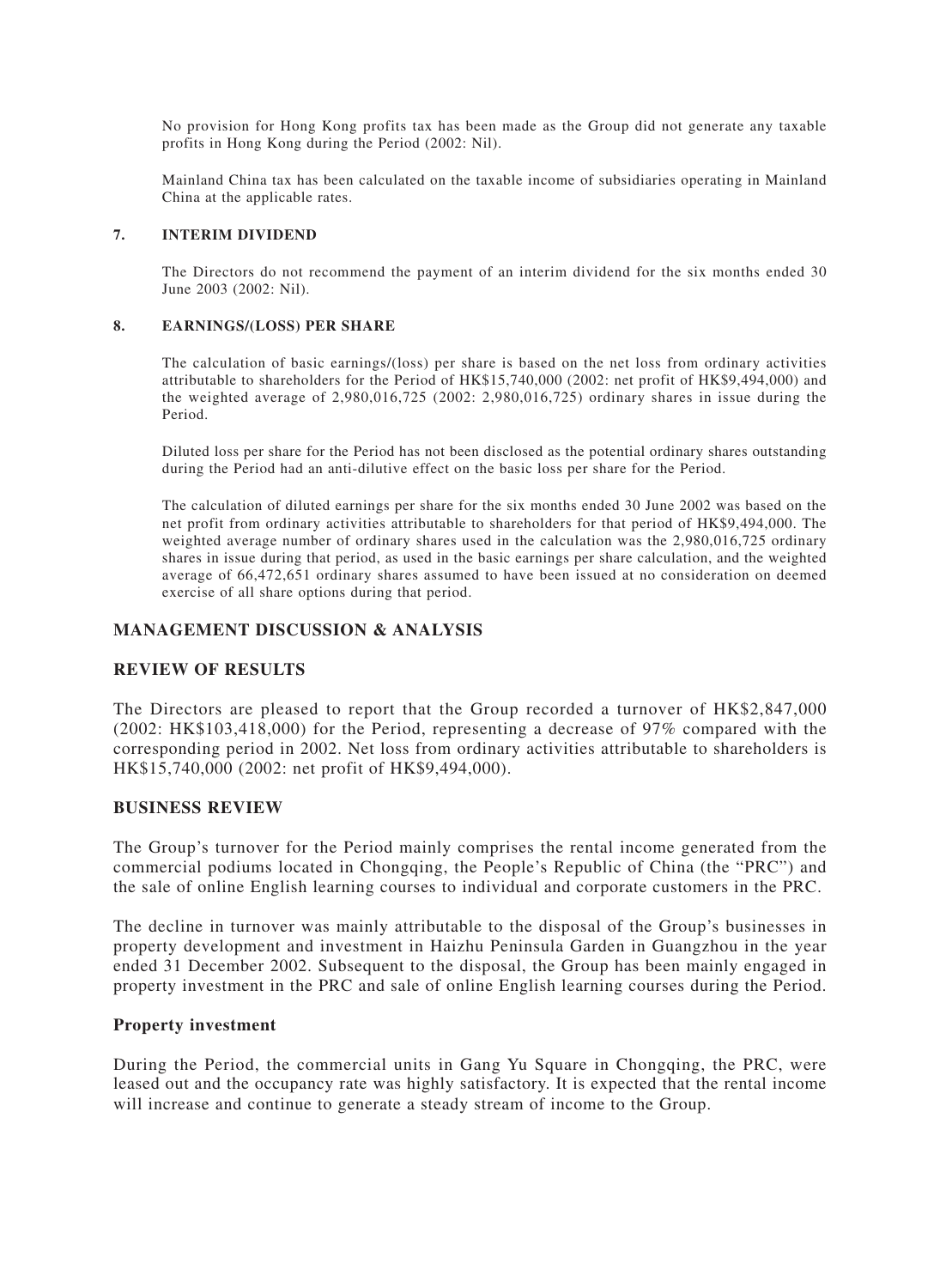## **Provision of online English learning services**

The Group is engaged in the sale of online English learning courses, developed by GlobalEnglish Corporation in the United States of America, to individual and corporate customers in the region of the PRC including Hong Kong and Macau.

During the Period, the Group had successfully entered into contracts with several large-scale corporate customers and sub-distributors in the PRC. The Group had also started to develop the market of schools and colleges in Hong Kong and it is anticipated that the sale of online English learning courses will continue to increase and generate encouraging revenue for the Group in the future.

## **Provision of exclusive technology consultancy services**

The Group had started to be engaged in the provision of exclusive technology consultancy services for the operation of the phone banking payment services in Guangdong Province excluding Shenzhen in 2001. The Group has continually negotiated the service contracts with companies in Guangdong Province to serve as their phone banking service providers in order to enhance the popularity and coverage of services in the coming period.

## **FINANCIAL REVIEW**

## **Liquidity and Financial Resources**

The Group generally financed its businesses with internally generated cash flows and banking facilities. Cash and bank balances for the Group as at 30 June 2003 amounted to HK\$38,936,000 (31 December 2002: HK\$40,857,000) and pledged deposits of HK\$2,048,000 (31 December 2002: HK\$2,200,000) while interest-bearing bank loans for the Group amounted to HK\$46,111,000 (31 December 2002: HK\$51,126,000) of which 24%, 14%, 33% and 29% respectively are repayable within one year or on demand, in the second year, in the third to fifth years, inclusive, and beyond five years. No bank loan (31 December 2002: Nil) is charged at fixed interest rates as at 30 June 2003.

The Group's gearing ratio as at 30 June 2003 was 0.17 (31 December 2002: 0.18 (restated)), calculated based on the Group's total liabilities, excluding deferred income, of HK\$130,476,000 (31 December 2002: HK\$134,026,000 (restated)) over total assets of HK\$746,305,000 (31 December 2002: HK\$765,595,000 (restated)).

## **Currency Structure**

The Group had limited exposure to foreign exchange rate fluctuations as most of its transactions, including borrowings, were mainly conducted in Hong Kong dollars or Renminbi and the exchange rates of these currencies were relatively stable throughout the Period.

## **Pledge of Assets**

The Group had utilized bank loan facilities amounting to approximately HK\$46,111,000 (31 December 2002: HK\$51,126,000) as at 30 June 2003. The bank loans were supported by certain of the Group's investment properties and a corporate guarantee executed by the Company.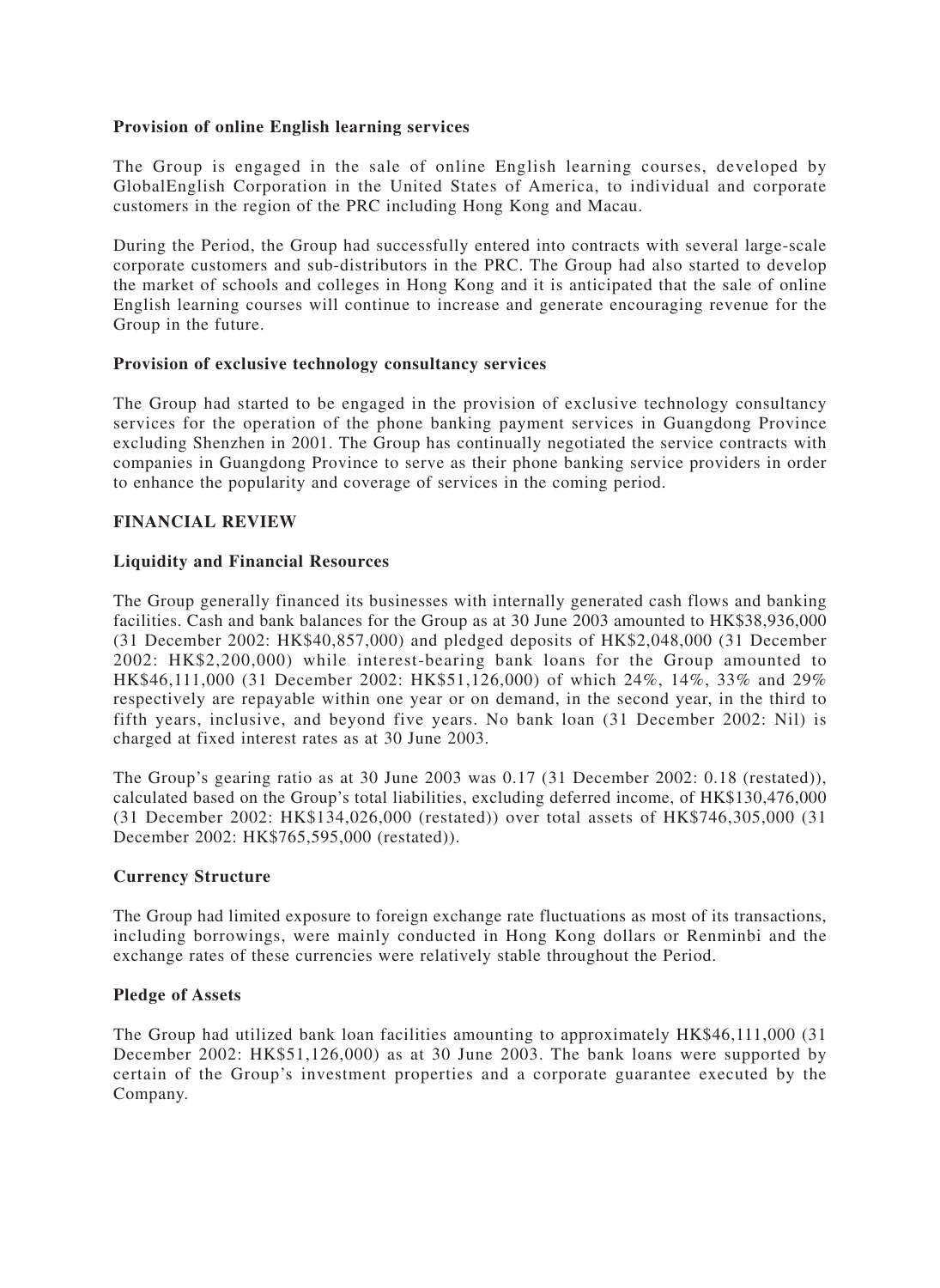## **Contingent Liabilities**

As at 30 June 2003, guarantees given for mortgage loans granted by banks to certain purchasers of the Group's properties amounted to HK\$22,006,000 (31 December 2002: HK\$22,006,000).

## **Material Acquisitions and Disposals of Subsidiaries and Associated Companies**

During the Period, the Group has no material acquisitions and disposals of subsidiaries and associated companies.

## **Employee and Remuneration Policy**

The Group employed approximately 21 full time staff in Hong Kong and Chongqing, the PRC, as at 30 June 2003. Employees are remunerated according to the nature of their job and market trend, with built-in merit components incorporated in the annual increment to reward and motivate individual performance. In Chongqing, the PRC, the Group provides staff welfare and bonuses to its employees in accordance with the prevailing labour law. In Hong Kong, other staff benefits include medical schemes, Mandatory Provident Fund Schemes and employees share option scheme.

## **PROSPECTS**

With the outbreak of Severe Acute Respiratory Syndrome in Hong Kong and the PRC in the Period, the Group has postponed its investment plans and decisions in the Period. In respect of the recent signs of up-turn of the economy generally and with a capacity of free up capital in the Group, the Group is now reviewing new business opportunities in the PRC, such as property development and technology-related sectors, with aims to maximize shareholders' return and lead to encouraging results to the Group in the long run.

The Group is optimistic with the continual economic growth in the PRC and the Group will continue its diversification with a view to broaden its business scope and increase sources of revenue.

## **CODE OF BEST PRACTICE**

In the opinion of the Directors, the Company has complied with the Code of Best Practice as set out in Appendix 14 of the Listing Rules throughout the Period. The Company appointed two independent non-executive directors of the Company as members of the Audit Committee. It was established on 11 May 1999 to assist the Board of Directors in fulfilling its duties by reviewing and supervising the Company's financial reporting process and internal controls.

## **PURCHASE, SALE OR REDEMPTION OF THE COMPANY'S LISTED SECURITIES**

During the Period, neither the Company nor any of its subsidiaries purchased, sold or redeemed any listed securities of the Company.